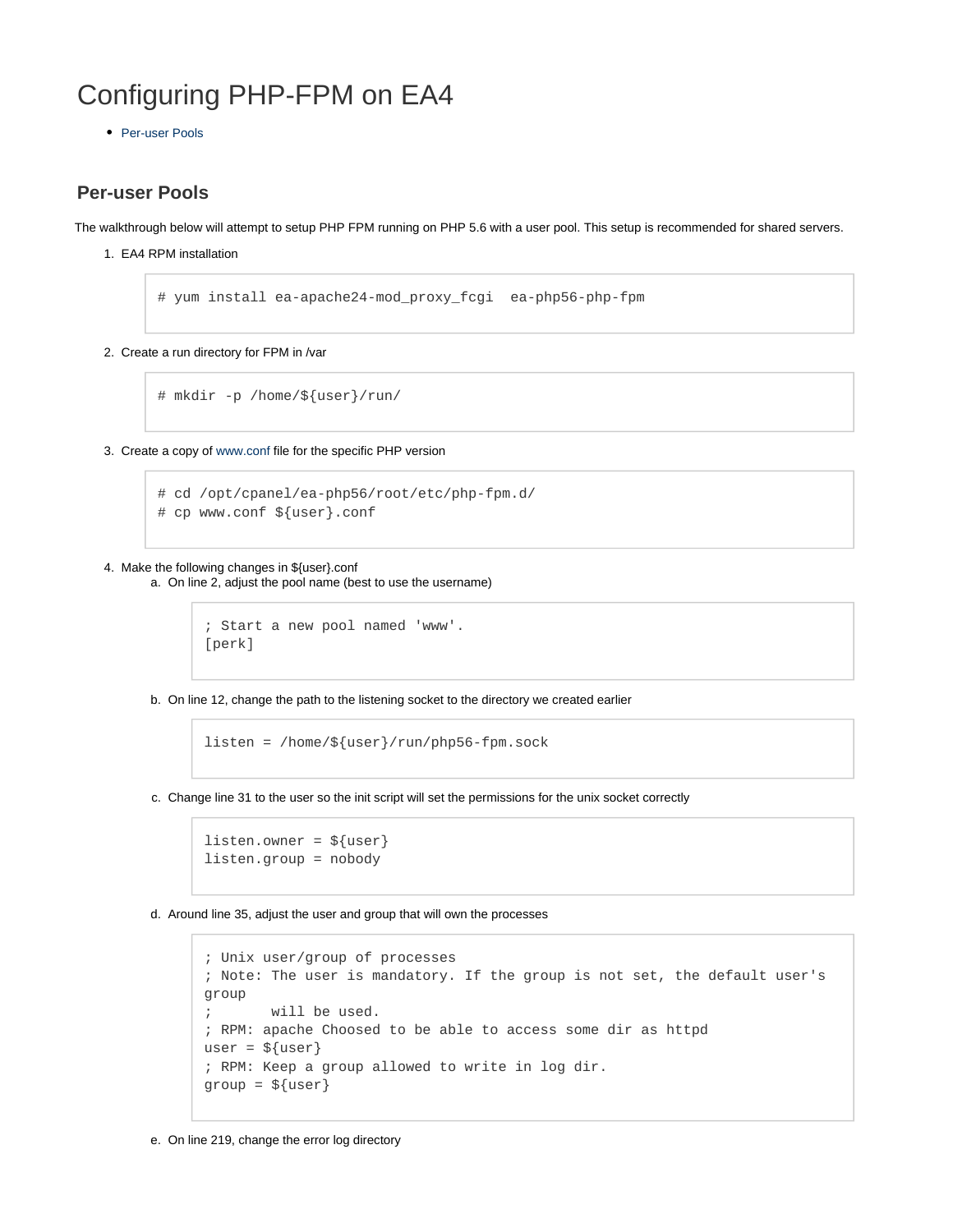```
php_admin_value[error_log] = /home/${user}/logs/ea-php56-php-fpm.log
```
#### 5. Start PHP-FPM service

```
# /etc/init.d/ea-php56-php-fpm start
Starting php-fpm: [ OK ]
```
a. You should see FPM processes for both the Apache user and the user you created the pool from. In the example below, I setup a pool for the user 'perk'

```
# ps fuax | grep fpm
root 4352 0.0 0.0 103304 864 pts/0 S+ 15:44 0:00 
\_ grep fpm
root 3536 0.0 0.1 184536 4236 ? Ss 15:17 0:00 php-fpm:
master process (/opt/cpanel/ea-php56/root/etc/php-fpm.conf)
perk 3537 0.0 0.1 184472 5140 ? S 15:17 0:00 \_
php-fpm: pool perk
perk 3538 0.0 0.1 184472 5140 ? S 15:17 0:00
php-fpm: pool perk
perk 3539 0.0 0.1 184332 3864 ? S 15:17 0:00 \_
php-fpm: pool perk
perk 3540 0.0 0.1 184332 3860 ? S 15:17 0:00 \
php-fpm: pool perk
perk 3541 0.0 0.1 184332 3860 ? S 15:17 0:00 \_
php-fpm: pool perk
apache 3542 0.0 0.1 184332 3452 ? S 15:17 0:00 \
php-fpm: pool www
apache 3543 0.0 0.1 184332 3452 ? S 15:17 0:00 \
php-fpm: pool www
apache 3544 0.0 0.1 184332 3452 ? S 15:17 0:00 \
php-fpm: pool www
apache 3545 0.0 0.1 184332 3452 ? S 15:17 0:00
php-fpm: pool www
apache 3546 0.0 0.1 184332 3452 ? S 15:17 0:00
php-fpm: pool www
```
6. Add the following lines in the user's Apache include file.

USERACCOUNT is the user's account; VHOST is the name of the virtual host in question; /home/USERACCOUNT/public\_html is the virtual host's documentroot path

```
# mkdir -p /etc/apache2/conf.d/userdata/{std,ssl}/2_4/USERACCOUNT/VHOST ( e.g
/etc/apache2/conf.d/userdata/std/2_4/fpmtestuser/fpmtestdomain.com/fpm.conf)
# vi /etc/apache2/conf.d/userdata/std/2 4/USERACCOUNT/VHOST/fpm.conf
Add the following block to this file:
 <IfModule proxy_fcgi_module>
     ProxyPassMatch "^/(.*\.php(/.*)?)$"
"unix:/home/${user}/run/php56-fpm.sock|fcgi://localhost/home/${user}/public_html"
      DirectoryIndex index.php
  </IfModule>
```